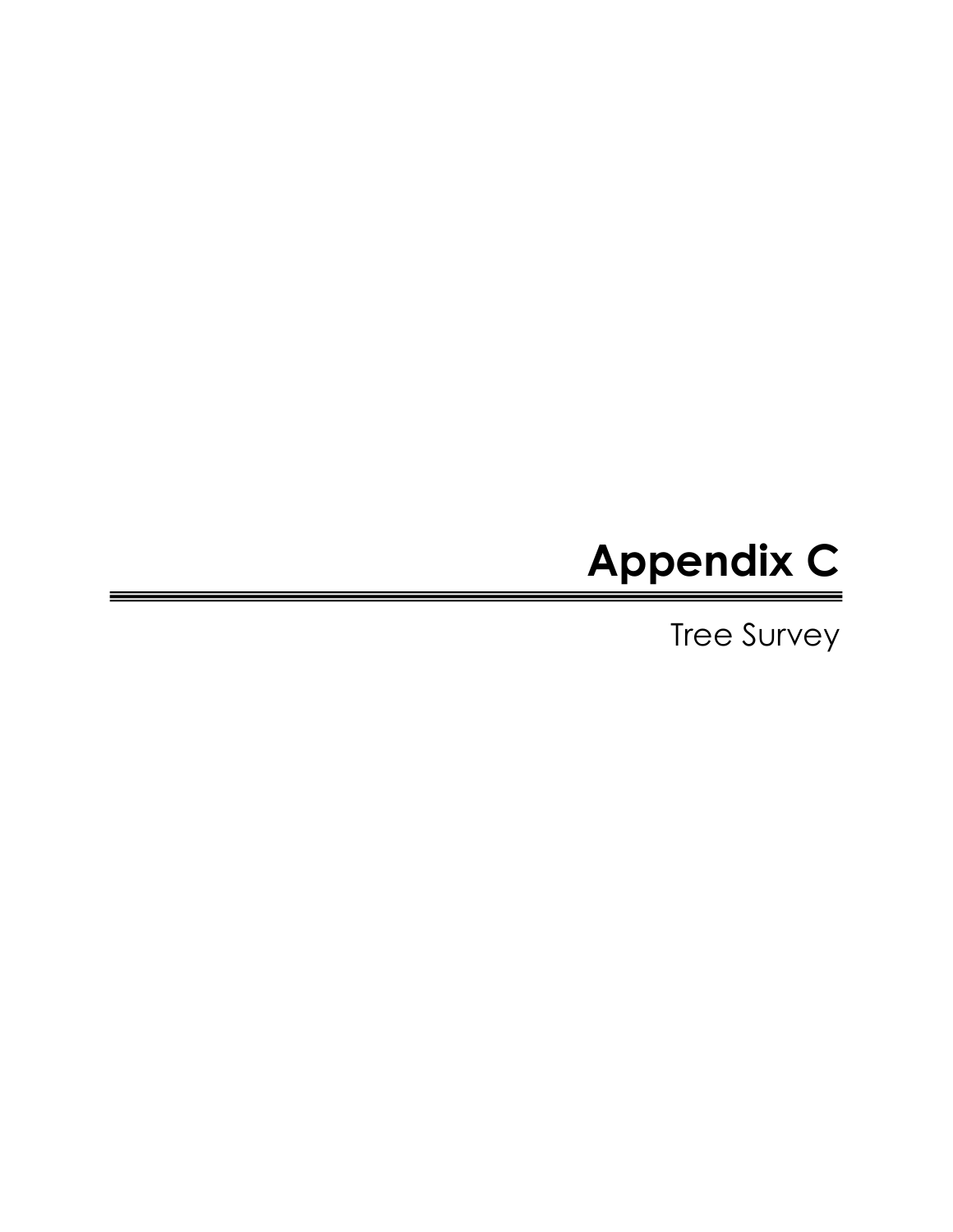(Rev: 09/09/2020 RMB) R:\Projects\HAD\3HAD010100\Graphics\Tree\_Report\ex\_TreeLocations.pdf

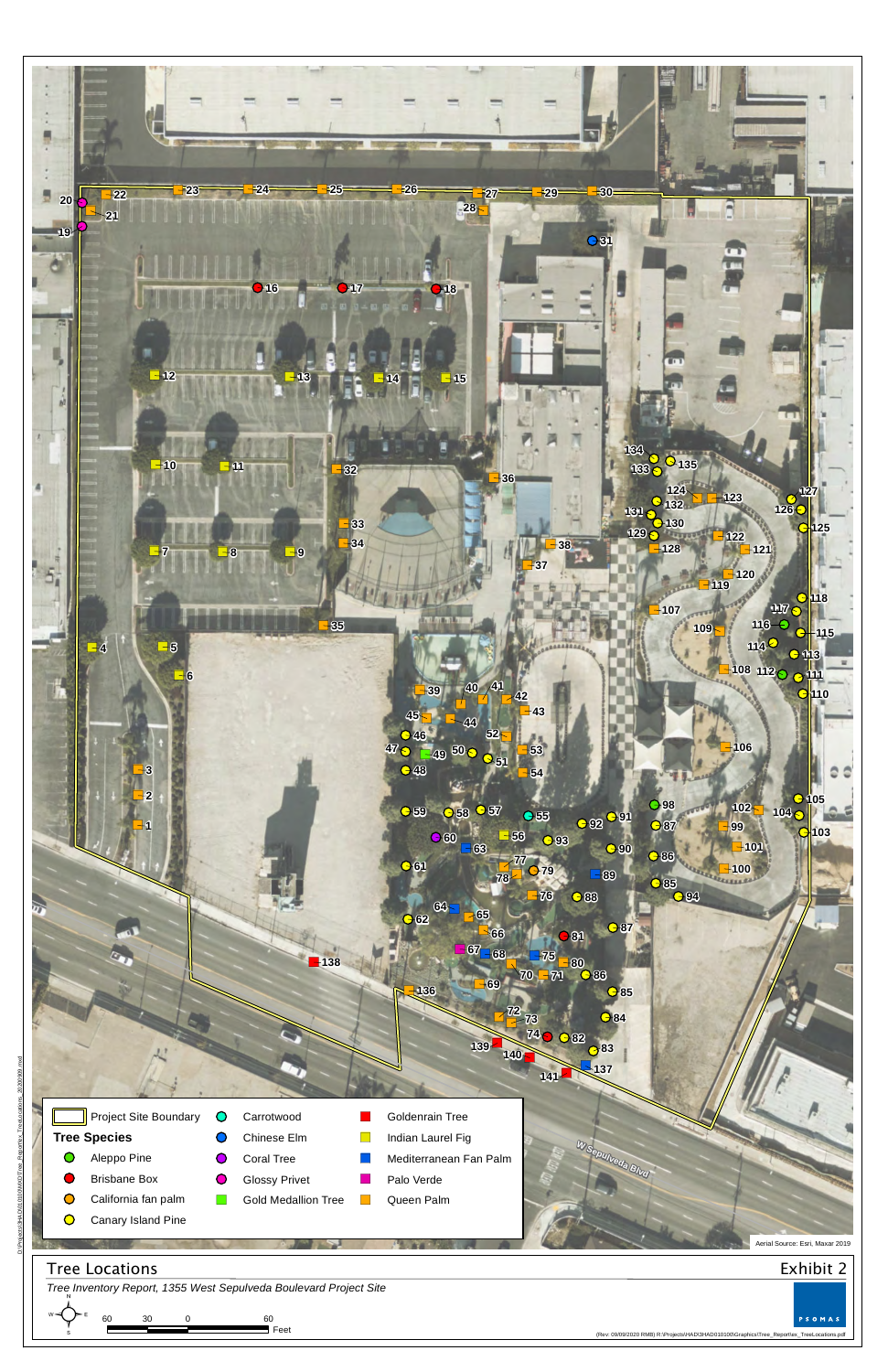**TABLE B-1 SUMMARY OF TREE DATA** 

|                    | <b>Tree Species</b> |                       |                         |                |                             | Canopy                               |                         |                            | <b>City of Los Angeles</b><br><b>Regulations</b> |             |                               |
|--------------------|---------------------|-----------------------|-------------------------|----------------|-----------------------------|--------------------------------------|-------------------------|----------------------------|--------------------------------------------------|-------------|-------------------------------|
| <b>Tree</b><br>No. | <b>Common name</b>  | <b>Botanical Name</b> | # Main<br><b>Trunks</b> | D.B.H.<br>(in) | Height<br>(f <sup>t</sup> ) | <b>Diameter</b><br>(f <sup>t</sup> ) | <b>Health</b><br>Rating | <b>Aesthetic</b><br>Rating | Non-<br>Protected*                               | Protected** | <b>Street</b><br><b>Trees</b> |
| 1                  | queen palm          | Syagrus romanzoffiana | 1                       | 10.9           | 25                          | 10                                   | 3                       | 3                          | X                                                |             |                               |
| $\overline{2}$     | queen palm          | Syagrus romanzoffiana | $\mathbf{1}$            | 11.1           | 20                          | 10                                   | 3                       | 3                          | X                                                |             |                               |
| 3                  | queen palm          | Syagrus romanzoffiana | $\mathbf{1}$            | 9.5            | 20                          | 10                                   | 3                       | 3                          | X                                                |             |                               |
| 4                  | Indian laurel fig   | Ficus microcarpa      | $\mathbf{1}$            | 16.2           | 18                          | 15                                   | $\overline{\mathbf{4}}$ | $\overline{\mathbf{4}}$    | $\pmb{\times}$                                   |             |                               |
| 5                  | Indian laurel fig   | Ficus microcarpa      | -1                      | 16.7           | 18                          | 20                                   | $\mathsf 3$             | 3                          | X                                                |             |                               |
| 6                  | Indian laurel fig   | Ficus microcarpa      | $\mathbf 1$             | 16.4           | 18                          | 15                                   | 3                       | 3                          | X                                                |             |                               |
| $\overline{7}$     | Indian laurel fig   | Ficus microcarpa      | $\mathbf{1}$            | 18.1           | 20                          | 15                                   | $\overline{4}$          | 4                          | $\pmb{\times}$                                   |             |                               |
| 8                  | Indian laurel fig   | Ficus microcarpa      | $\mathbf 1$             | 13.0           | 20                          | 12                                   | 4                       | 4                          | X                                                |             |                               |
| 9                  | Indian laurel fig   | Ficus microcarpa      | $\mathbf{1}$            | 13.4           | 20                          | 12                                   | $\overline{4}$          | 4                          | X                                                |             |                               |
| 10                 | Indian laurel fig   | Ficus microcarpa      | $\mathbf{1}$            | 17.3           | 20                          | 15                                   | $\overline{4}$          | 4                          | X                                                |             |                               |
| 11                 | Indian laurel fig   | Ficus microcarpa      | $\mathbf 1$             | 18.2           | 20                          | 18                                   | 4                       | $\overline{4}$             | $\mathsf X$                                      |             |                               |
| 12                 | Indian laurel fig   | Ficus microcarpa      | $\mathbf{1}$            | 17.6           | 20                          | 20                                   | 4                       | 4                          | X                                                |             |                               |
| 13                 | Indian laurel fig   | Ficus microcarpa      | $\mathbf{1}$            | 16.3           | 20                          | 15                                   | $\overline{4}$          | 4                          | $\pmb{\times}$                                   |             |                               |
| 14                 | Indian laurel fig   | Ficus microcarpa      | $\mathbf 1$             | 16.1           | 20                          | 14                                   | 4                       | 4                          | $\boldsymbol{\mathsf{X}}$                        |             |                               |
| 15                 | Indian laurel fig   | Ficus microcarpa      | $\mathbf{1}$            | 18.5           | 20                          | 15                                   | $\overline{4}$          | 4                          | X                                                |             |                               |
| 16                 | Brisbane box        | Lophostemon confertus | $\mathbf{1}$            | 3.6            | 15                          | 6                                    | 3                       | 3                          |                                                  |             |                               |
| 17                 | Brisbane box        | Lophostemon confertus | $\mathbf 1$             | 6.7            | 20                          | 8                                    | 3                       | 3                          |                                                  |             |                               |
| 18                 | <b>Brisbane</b> box | Lophostemon confertus | $\mathbf{1}$            | 6.6            | 18                          | 8                                    | 3                       | 3                          |                                                  |             |                               |
| 19                 | glossy privet       | Ligustrum lucidum     | $\mathbf{1}$            | 4.8            | 20                          | 12                                   | 3                       | 3                          |                                                  |             |                               |
| 20                 | glossy privet       | Ligustrum lucidum     | $\mathbf{1}$            | 4.5            | 20                          | 12                                   | $\sqrt{3}$              | 3                          |                                                  |             |                               |
| 21                 | queen palm          | Syagrus romanzoffiana | $\mathbf{1}$            | 10.8           | 25                          | 12                                   | $\mathbf{3}$            | $\mathbf{3}$               | X                                                |             |                               |
| 22                 | queen palm          | Syagrus romanzoffiana | $\mathbf{1}$            | 15.0           | 30                          | 15                                   | 3                       | 3                          | X                                                |             |                               |
| 23                 | queen palm          | Syagrus romanzoffiana | $\mathbf{1}$            | 10.8           | 25                          | 12                                   | $\mathbf{3}$            | $\sqrt{3}$                 | $\pmb{\times}$                                   |             |                               |
| 24                 | queen palm          | Syagrus romanzoffiana | $\mathbf{1}$            | 10.5           | 25                          | 12                                   | $\sqrt{3}$              | $\sqrt{3}$                 | $\pmb{\times}$                                   |             |                               |
| 25                 | queen palm          | Syagrus romanzoffiana | $\mathbf{1}$            | 11.0           | 25                          | 12                                   | $\mathbf{3}$            | 3                          | X                                                |             |                               |
| 26                 | queen palm          | Syagrus romanzoffiana | $\mathbf{1}$            | 11.4           | 20                          | 12                                   | $\sqrt{3}$              | 3                          | $\pmb{\times}$                                   |             |                               |
| 27                 | queen palm          | Syagrus romanzoffiana | $\mathbf{1}$            | 18.5           | 25                          | 12                                   | $\sqrt{3}$              | $\sqrt{3}$                 | $\pmb{\times}$                                   |             |                               |
| 28                 | queen palm          | Syagrus romanzoffiana | $\mathbf{1}$            | 18.0           | 20                          | 12                                   | 3                       | 3                          | X                                                |             |                               |
| 29                 | queen palm          | Syagrus romanzoffiana | $\mathbf{1}$            | 11.5           | 30                          | 12                                   | 3                       | 3                          | X                                                |             |                               |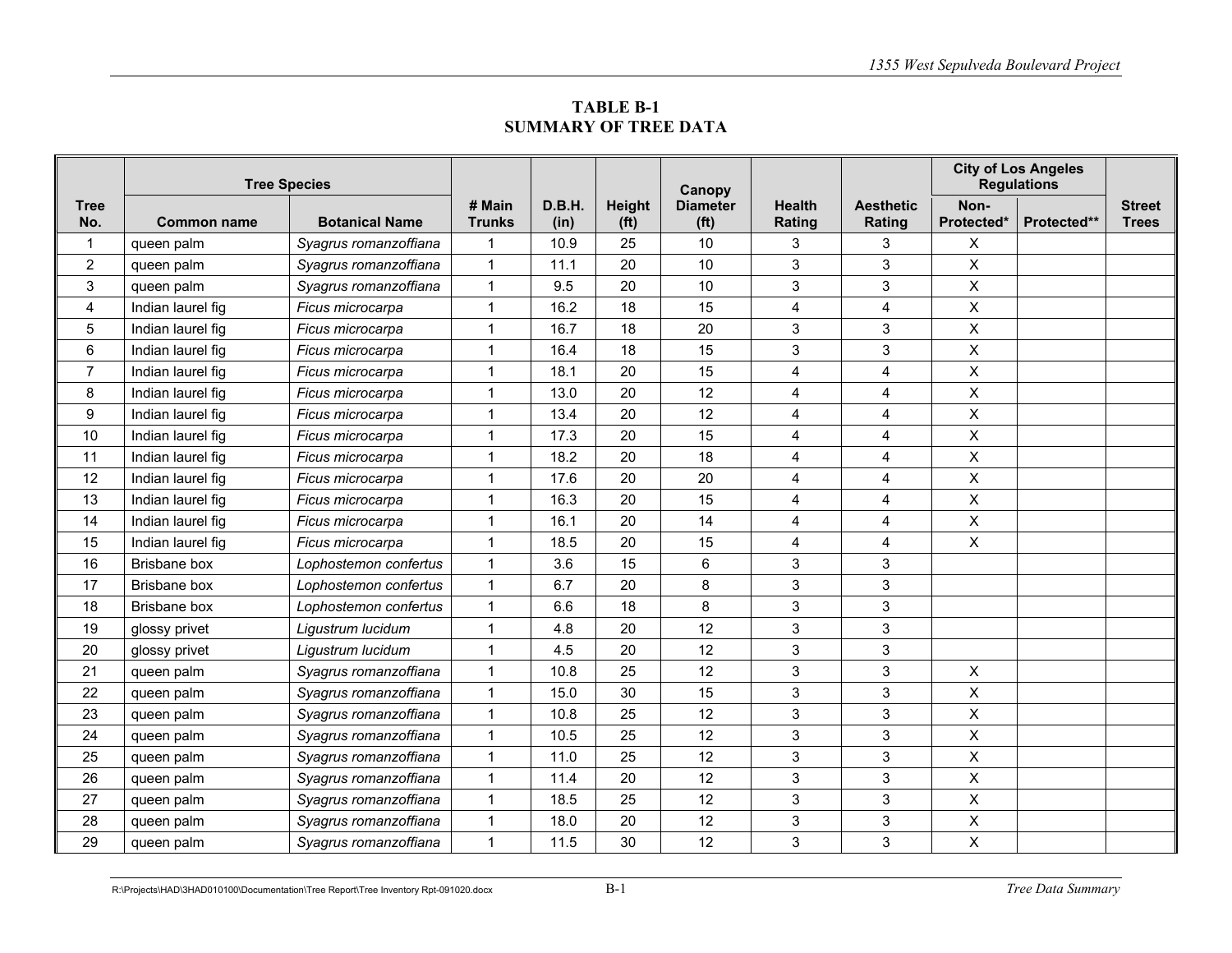**TABLE B-1 SUMMARY OF TREE DATA** 

|                    | <b>Tree Species</b> |                              |                         |                |                             | Canopy                               |                         |                            | <b>City of Los Angeles</b><br><b>Regulations</b> |             |                               |
|--------------------|---------------------|------------------------------|-------------------------|----------------|-----------------------------|--------------------------------------|-------------------------|----------------------------|--------------------------------------------------|-------------|-------------------------------|
| <b>Tree</b><br>No. | <b>Common name</b>  | <b>Botanical Name</b>        | # Main<br><b>Trunks</b> | D.B.H.<br>(in) | Height<br>(f <sup>t</sup> ) | <b>Diameter</b><br>(f <sup>t</sup> ) | <b>Health</b><br>Rating | <b>Aesthetic</b><br>Rating | Non-<br>Protected*                               | Protected** | <b>Street</b><br><b>Trees</b> |
| 30                 | queen palm          | Syagrus romanzoffiana        | 1                       | 11.3           | 18                          | 12                                   | 3                       | 3                          | X                                                |             |                               |
| 31                 | Chinese elm         | Ulmus parviflora             | $\mathbf{1}$            | 11.4           | 20                          | 15                                   | 4                       | 3                          | $\pmb{\times}$                                   |             |                               |
| 32                 | queen palm          | Syagrus romanzoffiana        | $\mathbf{1}$            | 12.5           | 25                          | 12                                   | 3                       | 3                          | $\mathsf{X}$                                     |             |                               |
| 33                 | queen palm          | Syagrus romanzoffiana        | $\mathbf{1}$            | 14.0           | 30                          | 15                                   | 3                       | $\mathbf{3}$               | $\mathsf{X}$                                     |             |                               |
| 34                 | queen palm          | Syagrus romanzoffiana        | $\mathbf{1}$            | 13.7           | 25                          | 12                                   | 3                       | 3                          | X                                                |             |                               |
| 35                 | queen palm          | Syagrus romanzoffiana        | $\mathbf{1}$            | 11.5           | 20                          | 12                                   | 3                       | $\mathbf{3}$               | $\pmb{\times}$                                   |             |                               |
| 36                 | queen palm          | Syagrus romanzoffiana        | $\mathbf{1}$            | 11.1           | 25                          | 15                                   | 3                       | 3                          | $\mathsf{X}$                                     |             |                               |
| 37                 | queen palm          | Syagrus romanzoffiana        | $\mathbf{1}$            | 10.6           | 20                          | 12                                   | 3                       | 3                          | X                                                |             |                               |
| 38                 | queen palm          | Syagrus romanzoffiana        | $\mathbf{1}$            | 10.8           | 20                          | 15                                   | 3                       | 3                          | X                                                |             |                               |
| 39                 | queen palm          | Syagrus romanzoffiana        | $\mathbf{1}$            | 10.1           | 20                          | 10                                   | 3                       | $\mathbf{3}$               | $\pmb{\times}$                                   |             |                               |
| 40                 | queen palm          | Syagrus romanzoffiana        | $\mathbf{1}$            | 8.1            | 20                          | 10                                   | 3                       | 3                          | $\mathsf{X}$                                     |             |                               |
| 41                 | queen palm          | Syagrus romanzoffiana        | $\mathbf{1}$            | 14.8           | 18                          | 10                                   | 3                       | 3                          | $\pmb{\times}$                                   |             |                               |
| 42                 | queen palm          | Syagrus romanzoffiana        | $\mathbf 1$             | 12.0           | 25                          | 10                                   | 3                       | 3                          | $\mathsf{X}$                                     |             |                               |
| 43                 | queen palm          | Syagrus romanzoffiana        | $\mathbf{1}$            | 13.6           | 20                          | 10                                   | 3                       | $\mathbf{3}$               | $\mathsf{X}$                                     |             |                               |
| 44                 | queen palm          | Syagrus romanzoffiana        | $\mathbf{1}$            | 13.5           | 15                          | 10                                   | 3                       | 3                          | $\mathsf{X}$                                     |             |                               |
| 45                 | queen palm          | Syagrus romanzoffiana        | $\mathbf{1}$            | 11.0           | 20                          | 10                                   | 3                       | $\mathbf{3}$               | $\mathsf{X}$                                     |             |                               |
| 46                 | Canary Island pine  | Pinus canariensis            | 1                       | 17.7           | 35                          | 15                                   | 4                       | 4                          | $\pmb{\times}$                                   |             |                               |
| 47                 | Canary Island pine  | Pinus canariensis            | $\mathbf{1}$            | 15.5           | 40                          | 15                                   | 4                       | 4                          | $\mathsf{X}$                                     |             |                               |
| 48                 | Canary Island pine  | Pinus canariensis            | $\mathbf 1$             | 13.6           | 25                          | 15                                   | 4                       | $\overline{4}$             | $\mathsf{X}$                                     |             |                               |
| 49                 | gold medallion tree | Cassia leptophylla           | $\mathbf 1$             | 2.5            | 10                          | 12                                   | 3                       | $\mathbf{3}$               |                                                  |             |                               |
| 50                 | Canary Island pine  | Pinus canariensis            | $\mathbf{1}$            | 13.3           | 25                          | 20                                   | 4                       | 4                          | $\mathsf{X}$                                     |             |                               |
| 51                 | Canary Island pine  | Pinus canariensis            | $\mathbf{1}$            | 7.3            | 15                          | 12                                   | 3                       | $\mathbf{3}$               |                                                  |             |                               |
| 52                 | queen palm          | Syagrus romanzoffiana        | $\mathbf{1}$            | 12.9           | 25                          | 10                                   | 3                       | 3                          | $\pmb{\times}$                                   |             |                               |
| 53                 | queen palm          | Syagrus romanzoffiana        | $\mathbf{1}$            | 11.0           | 20                          | 10                                   | 3                       | 3                          | $\boldsymbol{\mathsf{X}}$                        |             |                               |
| 54                 | queen palm          | Syagrus romanzoffiana        | $\mathbf{1}$            | 11.6           | 25                          | 10                                   | 3                       | $\mathbf{3}$               | $\pmb{\times}$                                   |             |                               |
| 55                 | carrotwood          | Cupaniopsis<br>anacardioides | 1                       | 8.2            | 18                          | 18                                   | 4                       | $\mathbf{3}$               | $\pmb{\times}$                                   |             |                               |
| 56                 | Indian laurel fig   | Ficus microcarpa             | $\mathbf{1}$            | 17.2           | 25                          | 20                                   | 4                       | 4                          | $\pmb{\times}$                                   |             |                               |
| 57                 | Canary Island pine  | Pinus canariensis            | $\mathbf{1}$            | 16.1           | 25                          | 15                                   | $\overline{4}$          | 4                          | $\boldsymbol{\mathsf{X}}$                        |             |                               |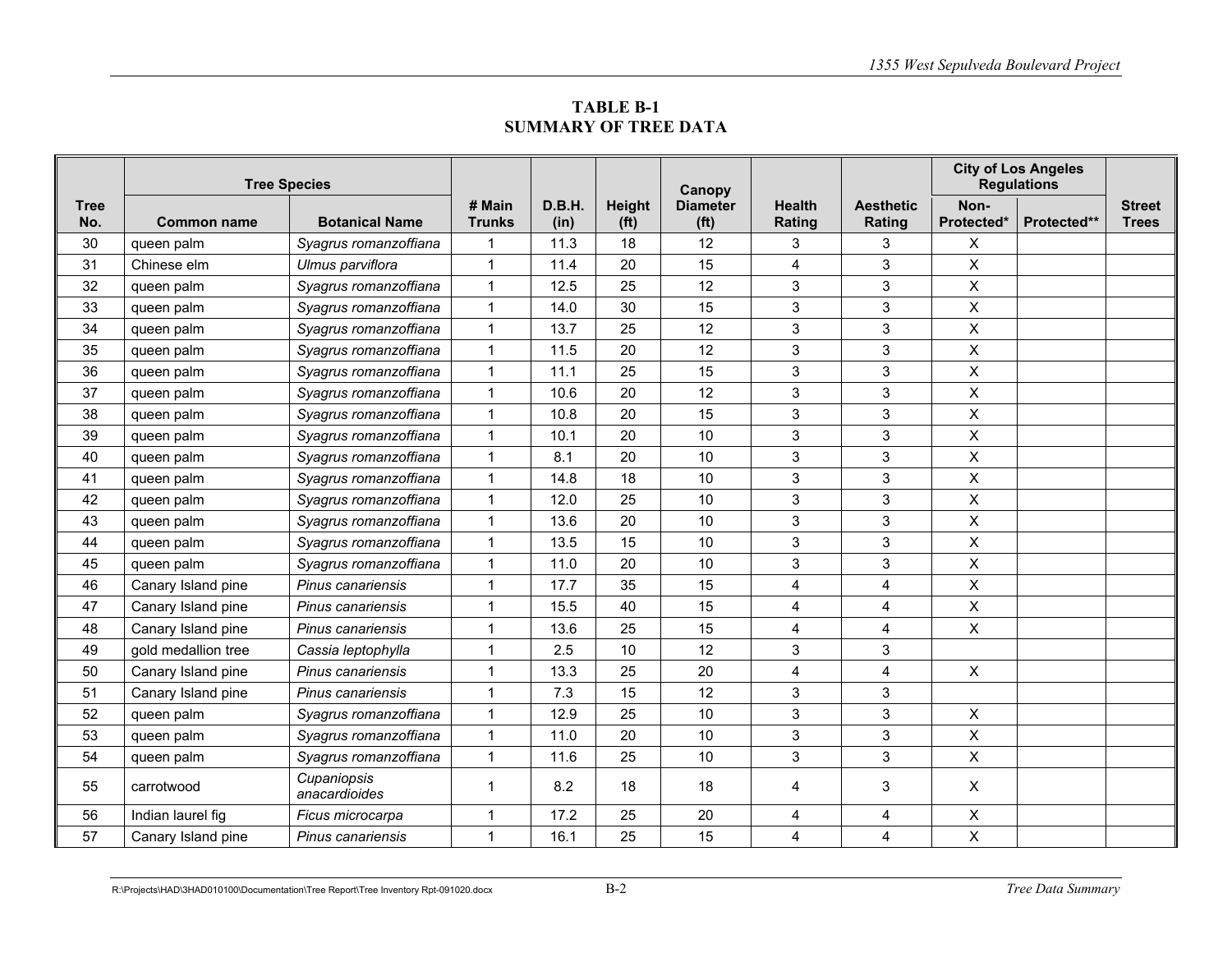## **TABLE B-1 SUMMARY OF TREE DATA**

|                    | <b>Tree Species</b>    |                       |                         |                                          |                             | Canopy                               |                         |                            |                    | <b>City of Los Angeles</b><br><b>Regulations</b> |                               |
|--------------------|------------------------|-----------------------|-------------------------|------------------------------------------|-----------------------------|--------------------------------------|-------------------------|----------------------------|--------------------|--------------------------------------------------|-------------------------------|
| <b>Tree</b><br>No. | <b>Common name</b>     | <b>Botanical Name</b> | # Main<br><b>Trunks</b> | D.B.H.<br>(in)                           | Height<br>(f <sup>t</sup> ) | <b>Diameter</b><br>(f <sup>t</sup> ) | <b>Health</b><br>Rating | <b>Aesthetic</b><br>Rating | Non-<br>Protected* | Protected**                                      | <b>Street</b><br><b>Trees</b> |
| 58                 | Canary Island pine     | Pinus canariensis     | 1                       | 17.2                                     | 25                          | 15                                   | 4                       | 4                          | X                  |                                                  |                               |
| 59                 | Canary Island pine     | Pinus canariensis     | $\mathbf{1}$            | 17.3                                     | 25                          | 15                                   | $\overline{4}$          | $\overline{4}$             | $\mathsf{X}$       |                                                  |                               |
| 60                 | coral tree             | Erythrina sp.         | 5                       | 37.0,<br>32.5,<br>30.5,<br>28.0,<br>25.0 | 35                          | 40                                   | $\overline{4}$          | $\overline{4}$             | $\pmb{\times}$     |                                                  |                               |
| 61                 | Canary Island pine     | Pinus canariensis     | $\mathbf{1}$            | 17.5                                     | 25                          | 15                                   | 4                       | 4                          | $\pmb{\times}$     |                                                  |                               |
| 62                 | Canary Island pine     | Pinus canariensis     | $\mathbf{1}$            | 18.5                                     | 25                          | 15                                   | $\overline{\mathbf{4}}$ | $\overline{4}$             | $\pmb{\times}$     |                                                  |                               |
| 63                 | Mediterranean fan palm | Chamaerops humilis    | 4                       | 6.5, 5.8,<br>5.7, 5.0                    | 10                          | 15                                   | 4                       | 3                          | $\pmb{\times}$     |                                                  |                               |
| 64                 | Mediterranean fan palm | Chamaerops humilis    | 4                       | 7.0, 6.6,<br>5.5, 5.5                    | 10                          | 15                                   | 4                       | 3                          | $\pmb{\times}$     |                                                  |                               |
| 65                 | queen palm             | Syagrus romanzoffiana | $\mathbf{1}$            | 14.5                                     | 25                          | 10                                   | 3                       | 3                          | $\pmb{\times}$     |                                                  |                               |
| 66                 | queen palm             | Syagrus romanzoffiana | $\mathbf{1}$            | 11.5                                     | 20                          | 10                                   | 3                       | $\mathbf{3}$               | $\pmb{\times}$     |                                                  |                               |
| 67                 | palo verde             | Parkinsonia sp.       | $\mathbf{1}$            | 19.2                                     | 25                          | 25                                   | 3                       | 3                          | $\pmb{\times}$     |                                                  |                               |
| 68                 | Mediterranean fan palm | Chamaerops humilis    | 3                       | 6.6, 6.5,<br>5.9                         | 10                          | 15                                   | $\overline{4}$          | 3                          | $\mathsf{X}$       |                                                  |                               |
| 69                 | queen palm             | Syagrus romanzoffiana | $\mathbf{1}$            | 10.5                                     | 15                          | 10                                   | 3                       | $\overline{2}$             | $\mathsf{X}$       |                                                  |                               |
| 70                 | queen palm             | Syagrus romanzoffiana | $\mathbf{1}$            | 11.4                                     | 20                          | 12                                   | 3                       | 3                          | $\mathsf{X}$       |                                                  |                               |
| 71                 | queen palm             | Syagrus romanzoffiana | $\mathbf{1}$            | 10.3                                     | 20                          | 12                                   | 3                       | $\mathfrak{S}$             | $\pmb{\times}$     |                                                  |                               |
| 72                 | queen palm             | Syagrus romanzoffiana | $\mathbf{1}$            | 10.6                                     | 30                          | 15                                   | 3                       | 3                          | $\pmb{\times}$     |                                                  |                               |
| 73                 | queen palm             | Syagrus romanzoffiana | $\mathbf{1}$            | 12.7                                     | 15                          | 15                                   | 3                       | $\overline{2}$             | $\mathsf{X}$       |                                                  |                               |
| 74                 | Brisbane box           | Lophostemon confertus | $\mathbf{1}$            | 4.0                                      | 15                          | 10                                   | 3                       | 3                          |                    |                                                  |                               |
| 75                 | Mediterranean fan palm | Chamaerops humilis    | 4                       | 6.8, 5.5,<br>5.5, 5.0                    | 10                          | 15                                   | 4                       | 3                          | X                  |                                                  |                               |
| 76                 | queen palm             | Syagrus romanzoffiana | $\mathbf{1}$            | 15.2                                     | 20                          | 12                                   | 3                       | $\mathfrak{S}$             | $\pmb{\times}$     |                                                  |                               |
| 77                 | queen palm             | Syagrus romanzoffiana | $\mathbf{1}$            | 9.2                                      | 20                          | 10                                   | $\overline{2}$          | $\overline{2}$             | $\pmb{\times}$     |                                                  |                               |
| 78                 | queen palm             | Syagrus romanzoffiana | $\mathbf{1}$            | 9.0                                      | 25                          | 12                                   | 3                       | $\mathfrak{S}$             | $\pmb{\times}$     |                                                  |                               |
| 79                 | California fan palm    | Washingtonia filifera | $\mathbf{1}$            | 15.5                                     | 35                          | 10                                   | 3                       | $\mathfrak{S}$             | $\pmb{\times}$     |                                                  |                               |
| 80                 | queen palm             | Syagrus romanzoffiana | $\mathbf{1}$            | 10.5                                     | 25                          | 12                                   | 3                       | 3                          | $\pmb{\times}$     |                                                  |                               |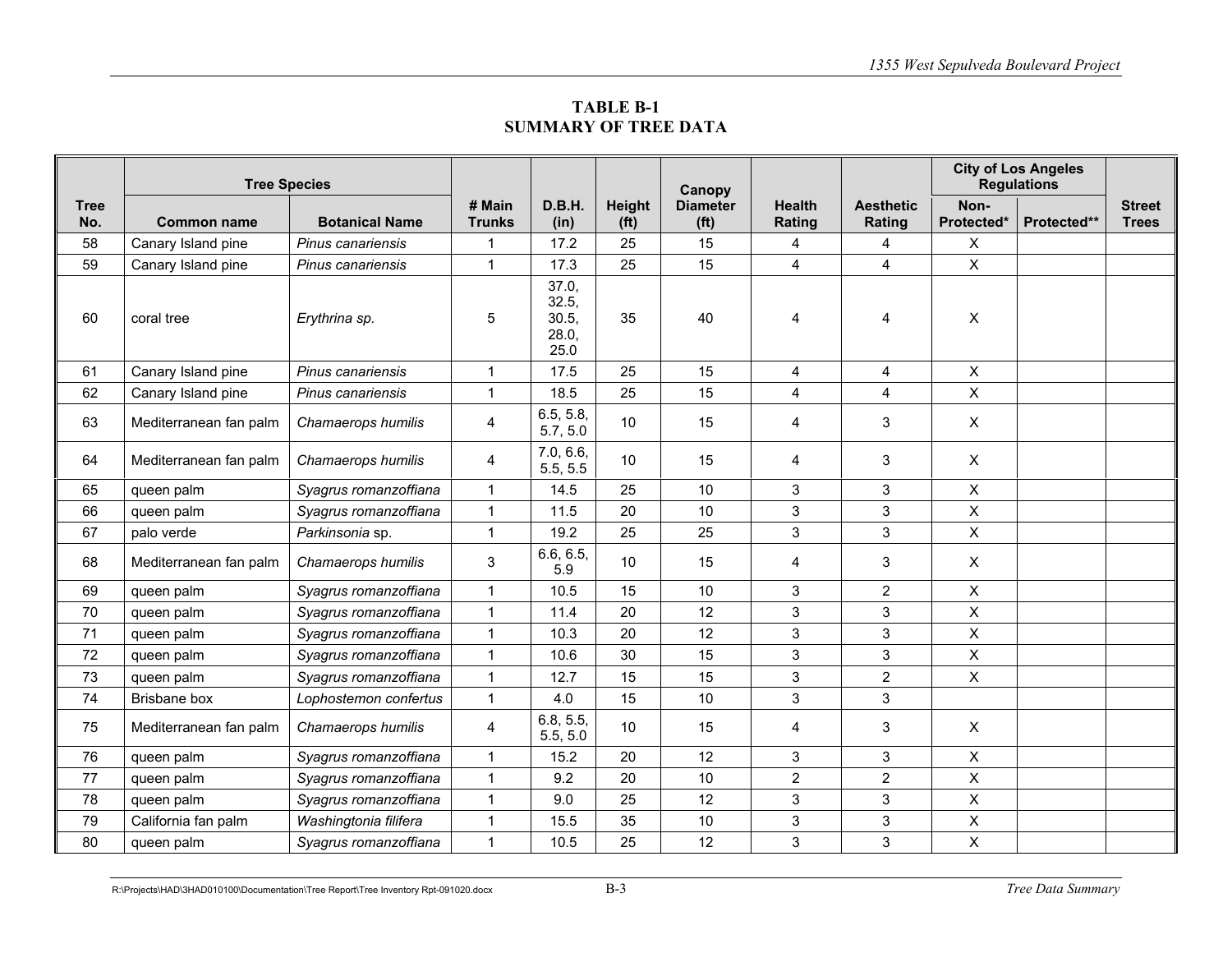**TABLE B-1 SUMMARY OF TREE DATA** 

|                    | <b>Tree Species</b>    |                       |                         |                        |                             | Canopy                               |                         |                            | <b>City of Los Angeles</b><br><b>Regulations</b> |             |                               |
|--------------------|------------------------|-----------------------|-------------------------|------------------------|-----------------------------|--------------------------------------|-------------------------|----------------------------|--------------------------------------------------|-------------|-------------------------------|
| <b>Tree</b><br>No. | <b>Common name</b>     | <b>Botanical Name</b> | # Main<br><b>Trunks</b> | D.B.H.<br>(in)         | Height<br>(f <sup>t</sup> ) | <b>Diameter</b><br>(f <sup>t</sup> ) | <b>Health</b><br>Rating | <b>Aesthetic</b><br>Rating | Non-<br>Protected*                               | Protected** | <b>Street</b><br><b>Trees</b> |
| 81                 | Brisbane box           | Lophostemon confertus | 1                       | 5.6                    | 20                          | 10                                   | $\overline{2}$          | 2                          |                                                  |             |                               |
| 82                 | Canary Island pine     | Pinus canariensis     | 1                       | 15.5                   | 35                          | 20                                   | $\overline{4}$          | $\overline{4}$             | X                                                |             |                               |
| 83                 | Canary Island pine     | Pinus canariensis     | $\mathbf{1}$            | 24.0                   | 35                          | 20                                   | $\overline{4}$          | 4                          | $\mathsf{X}$                                     |             |                               |
| 84                 | Canary Island pine     | Pinus canariensis     | $\mathbf{1}$            | 20.4                   | 40                          | 20                                   | $\overline{4}$          | $\overline{4}$             | $\mathsf{X}$                                     |             |                               |
| 85                 | Canary Island pine     | Pinus canariensis     | $\mathbf{1}$            | 21.2                   | 40                          | 20                                   | $\overline{\mathbf{4}}$ | 4                          | $\boldsymbol{\mathsf{X}}$                        |             |                               |
| 86                 | Canary Island pine     | Pinus canariensis     | $\mathbf{1}$            | 24.0                   | 35                          | 20                                   | $\overline{4}$          | $\overline{4}$             | $\pmb{\times}$                                   |             |                               |
| 87                 | Canary Island pine     | Pinus canariensis     | 1                       | 19.4                   | 35                          | 20                                   | $\overline{4}$          | 4                          | X                                                |             |                               |
| 88                 | Canary Island pine     | Pinus canariensis     | $\mathbf{1}$            | 20.9                   | 35                          | 20                                   | $\overline{4}$          | 4                          | $\mathsf{X}$                                     |             |                               |
| 89                 | Mediterranean fan palm | Chamaerops humilis    | 4                       | 6.0, 5.7,<br>5.5, 5.5  | 10                          | 15                                   | $\overline{4}$          | 3                          | $\mathsf{X}$                                     |             |                               |
| 90                 | Canary Island pine     | Pinus canariensis     | $\mathbf 1$             | 17.2                   | 30                          | 20                                   | $\overline{4}$          | 4                          | $\mathsf{X}$                                     |             |                               |
| 91                 | Canary Island pine     | Pinus canariensis     | $\mathbf 1$             | 14.6                   | 30                          | 20                                   | $\overline{4}$          | 4                          | X                                                |             |                               |
| 92                 | Canary Island pine     | Pinus canariensis     | $\mathbf{1}$            | 23.2                   | 40                          | 25                                   | $\overline{4}$          | 4                          | $\pmb{\times}$                                   |             |                               |
| 93                 | Canary Island pine     | Pinus canariensis     | $\mathbf{1}$            | 15.3                   | 35                          | 15                                   | $\overline{4}$          | 4                          | $\mathsf{X}$                                     |             |                               |
| 94                 | Canary Island pine     | Pinus canariensis     | $\mathbf{1}$            | 16.6                   | 30                          | 15                                   | $\overline{4}$          | $\overline{4}$             | $\mathsf{X}$                                     |             |                               |
| 95                 | Canary Island pine     | Pinus canariensis     | $\mathbf{1}$            | 13.1                   | 30                          | 15                                   | $\overline{4}$          | $\overline{4}$             | $\mathsf{X}$                                     |             |                               |
| 96                 | Aleppo pine            | Pinus halepensis      | $\mathbf{1}$            | 17.0                   | 25                          | 15                                   | $\overline{4}$          | 4                          | $\mathsf{X}$                                     |             |                               |
| 97                 | Aleppo pine            | Pinus halepensis      | $\mathbf{1}$            | 13.5                   | 20                          | 15                                   | $\overline{4}$          | $\overline{\mathbf{4}}$    | $\mathsf{X}$                                     |             |                               |
| 98                 | Aleppo pine            | Pinus halepensis      | $\mathbf{1}$            | 12.5                   | 25                          | 15                                   | $\overline{4}$          | 4                          | $\mathsf{X}$                                     |             |                               |
| 99                 | queen palm             | Syagrus romanzoffiana | $\overline{2}$          | 13.1,<br>12.5          | 20                          | 15                                   | $\mathfrak{S}$          | $\mathbf{3}$               | $\pmb{\times}$                                   |             |                               |
| 100                | queen palm             | Syagrus romanzoffiana | $\overline{2}$          | 14.5,<br>11.8          | 20                          | 15                                   | $\mathfrak{S}$          | $\mathbf{3}$               | $\pmb{\times}$                                   |             |                               |
| 101                | queen palm             | Syagrus romanzoffiana | 3                       | 12.1.<br>10.8,<br>10.5 | 20                          | 12                                   | 3                       | 3                          | $\pmb{\times}$                                   |             |                               |
| 102                | queen palm             | Syagrus romanzoffiana | $\mathbf{1}$            | 15.4                   | 15                          | 15                                   | 3                       | 3                          | $\mathsf{X}$                                     |             |                               |
| 103                | Canary Island pine     | Pinus canariensis     | $\mathbf{1}$            | 12.3                   | 30                          | 15                                   | $\overline{\mathbf{4}}$ | 4                          | X                                                |             |                               |
| 104                | Canary Island pine     | Pinus canariensis     | $\mathbf{1}$            | 12.5                   | 30                          | 15                                   | 4                       | 4                          | X                                                |             |                               |
| 105                | Canary Island pine     | Pinus canariensis     | $\mathbf{1}$            | 11.6                   | 30                          | 15                                   | $\overline{4}$          | 4                          | $\mathsf{X}$                                     |             |                               |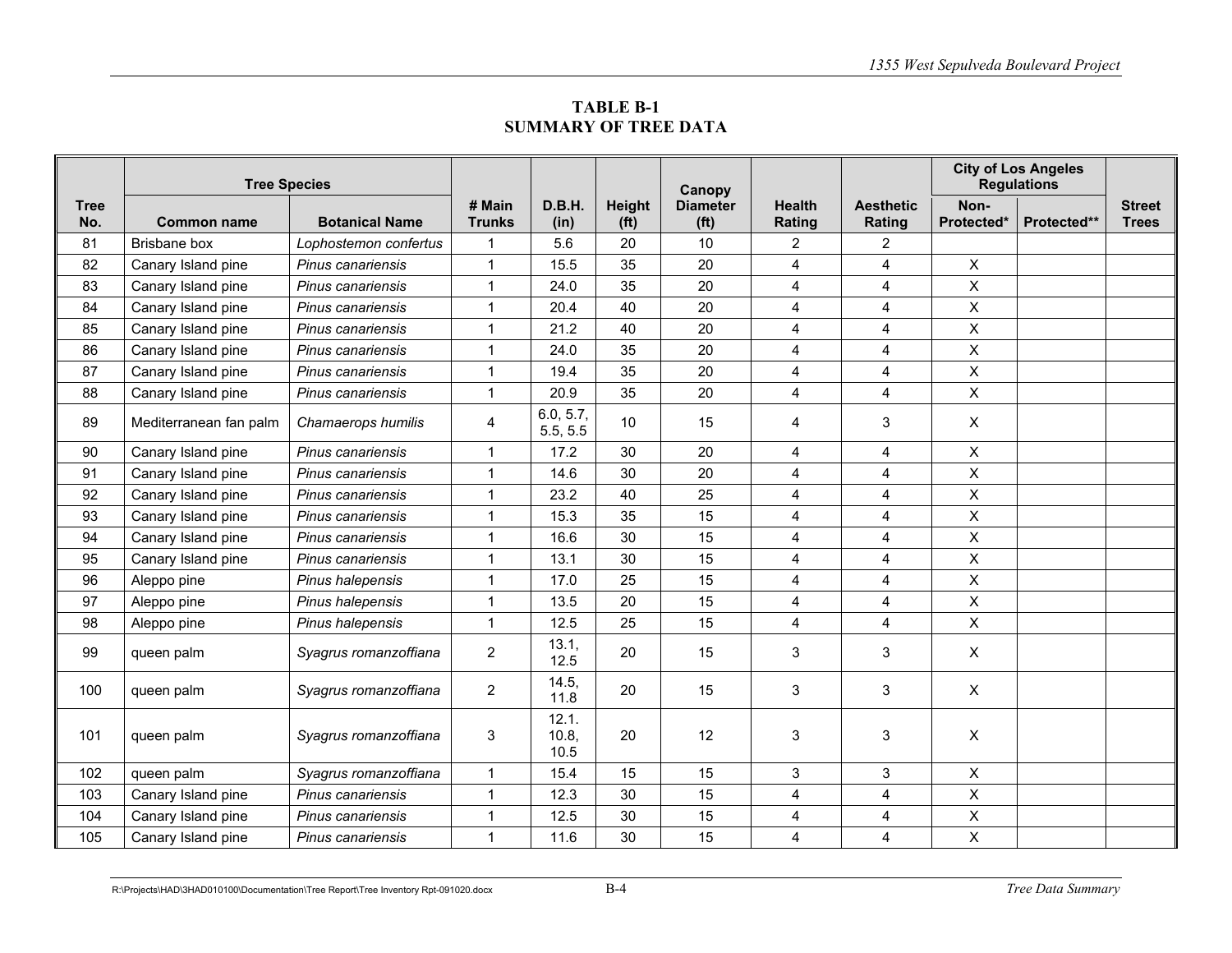**TABLE B-1 SUMMARY OF TREE DATA** 

|             | <b>Tree Species</b> |                       |                         |                |                             | Canopy                               |                         |                            | <b>City of Los Angeles</b><br><b>Regulations</b> |             |                               |
|-------------|---------------------|-----------------------|-------------------------|----------------|-----------------------------|--------------------------------------|-------------------------|----------------------------|--------------------------------------------------|-------------|-------------------------------|
| Tree<br>No. | <b>Common name</b>  | <b>Botanical Name</b> | # Main<br><b>Trunks</b> | D.B.H.<br>(in) | Height<br>(f <sup>t</sup> ) | <b>Diameter</b><br>(f <sup>t</sup> ) | <b>Health</b><br>Rating | <b>Aesthetic</b><br>Rating | Non-<br>Protected*                               | Protected** | <b>Street</b><br><b>Trees</b> |
| 106         | queen palm          | Syagrus romanzoffiana | 1                       | 12.2           | 20                          | 12                                   | 3                       | 3                          | $\mathsf{X}$                                     |             |                               |
| 107         | queen palm          | Syagrus romanzoffiana | $\overline{2}$          | 11.8,<br>11.1  | 20                          | 15                                   | 3                       | 3                          | $\mathsf{X}$                                     |             |                               |
| 108         | queen palm          | Syagrus romanzoffiana | $\overline{2}$          | 11.6,<br>11.5  | 20                          | 15                                   | 3                       | 3                          | $\mathsf{X}$                                     |             |                               |
| 109         | queen palm          | Syagrus romanzoffiana | $\overline{2}$          | 11.1,<br>10.1  | 20                          | 15                                   | 3                       | 3                          | $\mathsf{X}$                                     |             |                               |
| 110         | Canary Island pine  | Pinus canariensis     | $\mathbf{1}$            | 15.6           | 30                          | 15                                   | 4                       | 4                          | X                                                |             |                               |
| 111         | Canary Island pine  | Pinus canariensis     | $\mathbf{1}$            | 11.9           | 30                          | 15                                   | $\overline{4}$          | $\overline{4}$             | $\mathsf{X}$                                     |             |                               |
| 112         | Aleppo pine         | Pinus halepensis      | $\mathbf{1}$            | 13.1           | 40                          | 15                                   | $\overline{\mathbf{4}}$ | $\overline{\mathbf{4}}$    | $\boldsymbol{\mathsf{X}}$                        |             |                               |
| 113         | Canary Island pine  | Pinus canariensis     | $\mathbf{1}$            | 10.3           | 40                          | 15                                   | $\overline{4}$          | $\overline{\mathbf{4}}$    | $\mathsf{X}$                                     |             |                               |
| 114         | Canary Island pine  | Pinus canariensis     | $\mathbf{1}$            | 12.5           | 40                          | 15                                   | $\overline{4}$          | $\overline{4}$             | $\pmb{\times}$                                   |             |                               |
| 115         | Canary Island pine  | Pinus canariensis     | $\mathbf{1}$            | 9.1            | 35                          | 15                                   | $\overline{4}$          | $\overline{4}$             | $\mathsf{X}$                                     |             |                               |
| 116         | Aleppo pine         | Pinus halepensis      | $\mathbf{1}$            | 15.4           | 30                          | 15                                   | $\overline{4}$          | $\overline{4}$             | X                                                |             |                               |
| 117         | Canary Island pine  | Pinus canariensis     | $\mathbf{1}$            | 12.3           | 30                          | 15                                   | $\overline{4}$          | $\overline{4}$             | $\mathsf{X}$                                     |             |                               |
| 118         | Canary Island pine  | Pinus canariensis     | $\mathbf{1}$            | 12.4           | 30                          | 15                                   | $\overline{4}$          | $\overline{\mathbf{4}}$    | X                                                |             |                               |
| 119         | queen palm          | Syagrus romanzoffiana | $\mathbf{1}$            | 8.0            | 15                          | 12                                   | $\mathfrak{S}$          | $\mathbf{3}$               | $\mathsf X$                                      |             |                               |
| 120         | queen palm          | Syagrus romanzoffiana | $\mathbf{1}$            | 8.2            | 20                          | 12                                   | $\mathbf{3}$            | 3                          | $\mathsf{X}$                                     |             |                               |
| 121         | queen palm          | Syagrus romanzoffiana | $\mathbf{1}$            | 12.8           | 15                          | 12                                   | $\mathfrak{S}$          | $\mathbf{3}$               | $\mathsf{X}$                                     |             |                               |
| 122         | queen palm          | Syagrus romanzoffiana | $\mathbf{1}$            | 10.7           | 20                          | 12                                   | $\mathbf{3}$            | 3                          | $\boldsymbol{\mathsf{X}}$                        |             |                               |
| 123         | queen palm          | Syagrus romanzoffiana | $\mathbf{1}$            | 12.2           | 20                          | 12                                   | $\mathbf{3}$            | 3                          | $\mathsf{X}$                                     |             |                               |
| 124         | queen palm          | Syagrus romanzoffiana | $\overline{2}$          | 12.7,<br>11.2  | 20                          | 12                                   | 3                       | 3                          | $\mathsf{X}$                                     |             |                               |
| 125         | Canary Island pine  | Pinus canariensis     | $\mathbf{1}$            | 11.6           | 35                          | 20                                   | $\overline{4}$          | 4                          | $\pmb{\times}$                                   |             |                               |
| 126         | Canary Island pine  | Pinus canariensis     | $\mathbf{1}$            | 9.8            | 35                          | 15                                   | $\overline{\mathbf{4}}$ | $\overline{\mathbf{4}}$    | $\mathsf{X}$                                     |             |                               |
| 127         | Canary Island pine  | Pinus canariensis     | $\mathbf 1$             | 12.3           | 35                          | 20                                   | $\overline{4}$          | $\overline{4}$             | $\pmb{\times}$                                   |             |                               |
| 128         | queen palm          | Syagrus romanzoffiana | $\mathbf{1}$            | 7.7            | 15                          | 10                                   | 3                       | 3                          |                                                  |             |                               |
| 129         | Canary Island pine  | Pinus canariensis     | $\mathbf{1}$            | 16.0           | 30                          | 15                                   | $\overline{\mathbf{4}}$ | $\overline{\mathbf{4}}$    | $\pmb{\times}$                                   |             |                               |
| 130         | Canary Island pine  | Pinus canariensis     | 1                       | 12.2           | 30                          | 15                                   | 4                       | 4                          | X                                                |             |                               |
| 131         | Canary Island pine  | Pinus canariensis     | $\mathbf{1}$            | 15.5           | 30                          | 15                                   | $\overline{4}$          | 4                          | $\mathsf{X}$                                     |             |                               |